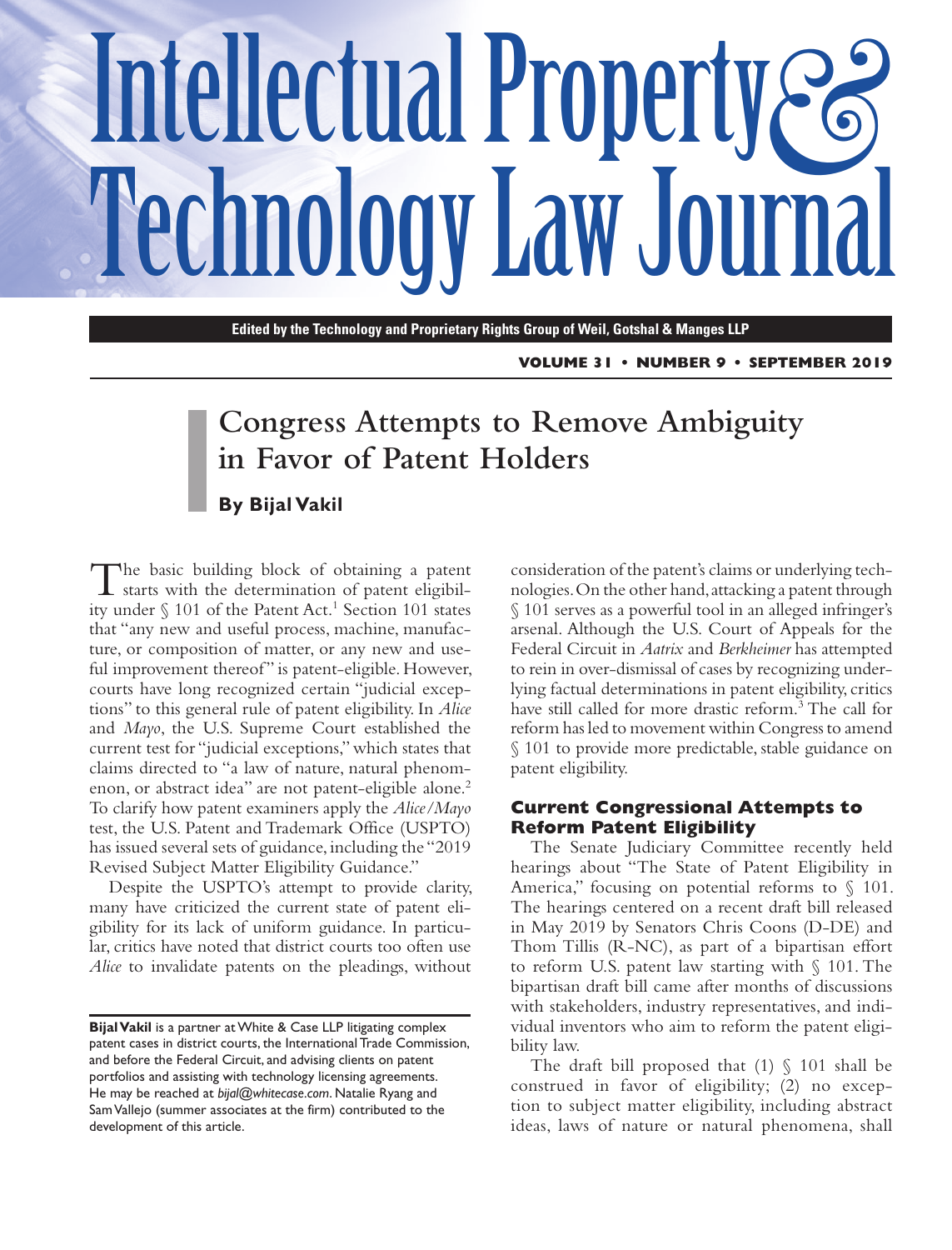be used to determine patent eligibility; and (3) the eligibility of a claimed invention should be determined without regard to any considerations related to § 102, 103 or 112. This bill would abrogate judicially created exceptions to § 101 and instead provide exclusive statutory categories of ineligible subject matter, such as "fundamental scientific principles; products that exist solely and exclusively in nature; pure mathematical formulas; economic or commercial principles; and mental activities." The hearings featured witnesses on both sides, divided between pro-reform witnesses and anti-reform witnesses, with a total of 45 witnesses over three days.

#### **Pro-Reform Viewpoint**

The pro-reform witnesses contended that the draft bill better encompassed the spirit and purpose of § 101 by reversing the *Alice/Mayo* decisions, which severely narrowed down subject matter eligibility. In doing so, the new statute would reaffirm the originally intended role of § 101 as an enabling provision in favor of eligibility. Some witnesses from the pro-reform side described the draft bill as "an impressive step toward untangling the Gordian Knot that the Supreme Court's patent eligibility decisions have become."4 From the pro-reform viewpoint, the tests in *Alice* and *Mayo* have invoked extra-statutory policy concerns to justify narrowing the scope of patent-eligible subject matter. Additionally, pro-reformers argue that these judicially created exceptions have become overly subjective rules that cannot be accurately implemented, resulting in excessive challenges to the eligibility of many patents. Lastly, the pro-reformers asserted that the draft bill would be a meaningful step to eliminate the confusion and uncertainty in current patent eligibility jurisprudence.

Further, some witnesses argued that § 101 reform might also be beneficial to the United States' global competitiveness in business by reincentivizing investment in research and development. These witnesses contended that current patent eligibility jurisprudence unfairly narrows patentability, making it particularly detrimental to the Unites States' competitiveness—especially since other large patent systems, such as those in China and the European Union, take a more expansive view of patentability.

## **Anti-Reform Viewpoint**

On the other hand, anti-reform witnesses asserted that the draft proposal would permit overbroad patent eligibility, which could undermine scientific innovation and therefore reduce access to necessary technologies. For example, anti-reform witnesses argued that in the field of life sciences, lifesaving tests and treatments might not be developed due to patents on natural laws and products.

To counter the pro-reform witnesses' concerns regarding impediments to innovation, anti-reform witnesses contended that patents on natural laws and products have historically deterred, rather than advanced, important research. Anti-reform witnesses noted that previous patents on the tests for the BRCA 1 gene resulted in the developmental delay of improved tests by seven years. Similarly, anti-reform witnesses noted that patents on natural laws and products, as enabled by the draft legislation, might increase the cost of research and subsequently inhibit the availability of healthcare in the United States. Moreover, anti-reform witnesses asserted that the pro-reform analysis on global business competitiveness does not factor into account that a majority of new patents are issued to foreign companies.

#### **The USPTO's revised guidance on patent eligibility went into effect on January 7, 2019.**

The USPTO's revised guidance on patent eligibility went into effect on January 7, 2019. Many viewed the guidance as providing clarity to examiners on the current jurisprudence of patent eligibility. However, uncertainty surrounding patentability has not diminished, both at the PTO and at the trial court level. After issuance of the new guidance, PTO Director Andrei Iancu called patent eligibility "the most important issue of substantive patent law" that "must be addressed now." For supporters, the draft bill represents an attempt to eliminate the barriers within the new guidance. For opponents, the draft bill represents a drastic alteration of patent law, contrary to scientific norms and technological innovation. Either way, the bipartisan and bicameral support for the draft bill signals that significant reforms to § 101 might soon be